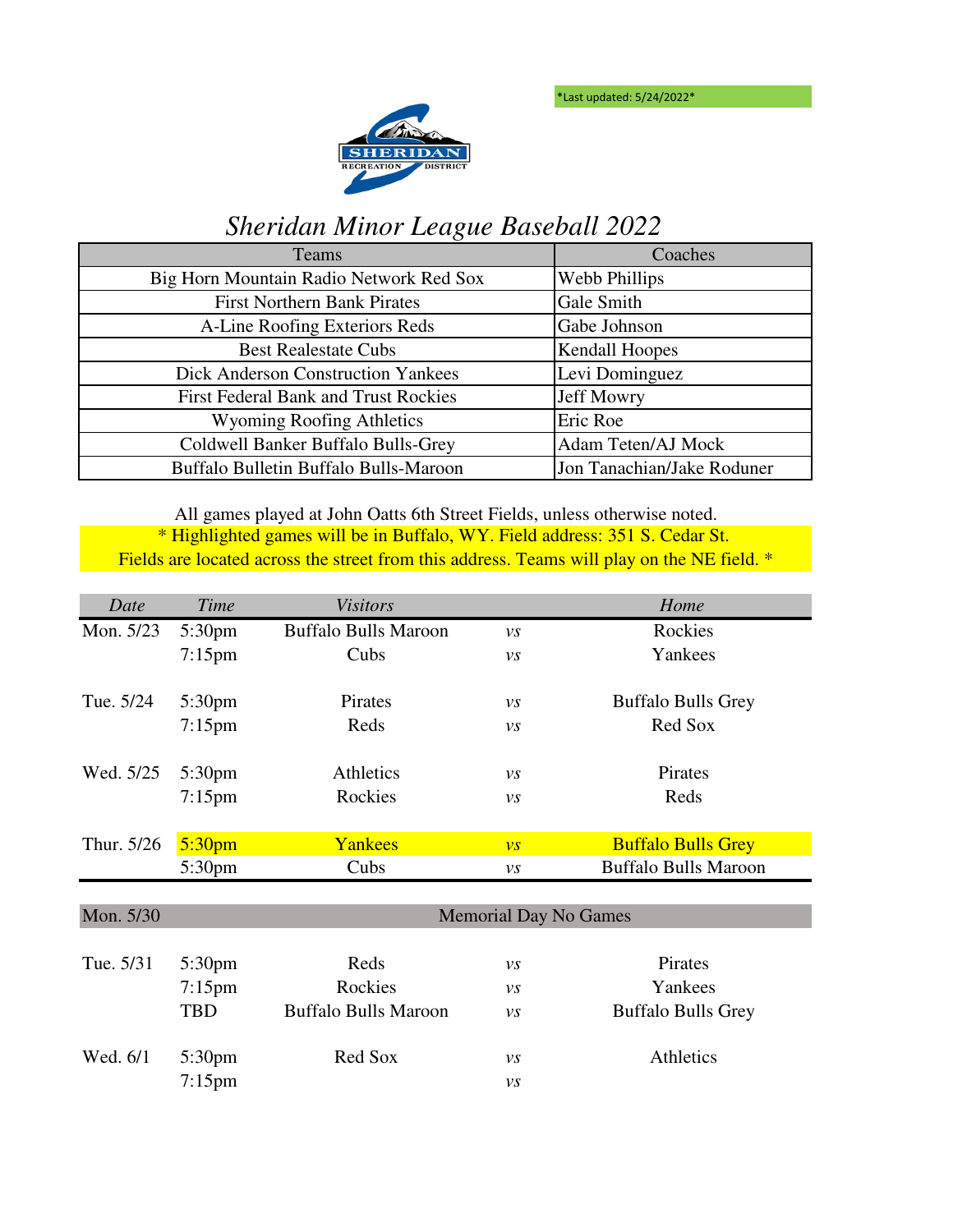| Thur. 6/2  | 5:30pm              | Rockies                     | $\nu s$                  | Cubs                        |
|------------|---------------------|-----------------------------|--------------------------|-----------------------------|
|            | $7:15$ pm           | Yankees                     | νs                       | Reds                        |
| Mon. 6/6   |                     | <b>Buffalo Bulls Maroon</b> |                          | Reds                        |
|            | 5:30pm<br>$7:15$ pm | <b>Buffalo Bulls Grey</b>   | $\nu s$                  | Athletics                   |
|            |                     |                             | νs                       |                             |
| Tue. 6/7   | 5:30pm              | Red Sox                     | νs                       | Cubs                        |
|            | $7:15$ pm           | Pirates                     | νs                       | Rockies                     |
| Wed. 6/8   | 5:30pm              | Athletics                   |                          | Yankees                     |
|            | $7:15$ pm           |                             | νs<br>νs                 |                             |
|            |                     |                             |                          |                             |
| Thur. 6/9  | 5:30 <sub>pm</sub>  | <b>Red Sox</b>              | $\overline{\nu s}$       | <b>Buffalo Bulls Maroon</b> |
|            | $7:15$ pm           | <b>Rockies</b>              | $\overline{\nu s}$       | <b>Buffalo Bulls Grey</b>   |
| Mon. 6/13  | 5:30pm              | <b>Buffalo Bulls Grey</b>   |                          | Red Sox                     |
|            | $7:15$ pm           | <b>Buffalo Bulls Maroon</b> | νs                       | Pirates                     |
|            |                     |                             | νs                       |                             |
| Tue. 6/14  | 5:30pm              | Rockies                     | VS.                      | Athletics                   |
|            | $7:15$ pm           | Reds                        | VS                       | Cubs                        |
| Wed. 6/15  |                     | Pirates                     |                          | Yankees                     |
|            | 5:30pm<br>$7:15$ pm | Rockies                     | <b>VS</b>                | Red Sox                     |
|            |                     |                             | νs                       |                             |
| Thur. 6/16 | 5:30 <sub>pm</sub>  | <b>Cubs</b>                 | $\overline{\nu s}$       | <b>Buffalo Bulls Grey</b>   |
|            | $7:15$ pm           | <b>Athletics</b>            | $\overline{\nu s}$       | <b>Buffalo Bulls Maroon</b> |
| Mon. 6/20  | 5:30pm              | <b>Buffalo Bulls Grey</b>   |                          | Reds                        |
|            | $7:15$ pm           | <b>Buffalo Bulls Maroon</b> | νs                       | Yankees                     |
|            |                     |                             | VS                       |                             |
| Tue. 6/21  | 5:30pm              | Red Sox                     | $\nu s$                  | Pirates                     |
|            | $7:15$ pm           | Athletics                   | νs                       | Cubs                        |
| Wed. 6/22  | 5:30pm              | Yankees                     |                          | Red Sox                     |
|            | $7:15$ pm           |                             | νs                       |                             |
|            |                     |                             | νs                       |                             |
| Thur. 6/23 | 5:30pm              | Pirates                     | $\mathcal{V}\mathcal{S}$ | Cubs                        |
|            | $7:15$ pm           | Reds                        | $\nu s$                  | Athletics                   |
| Mon. 6/27  |                     |                             |                          |                             |
|            | 5:30pm              | Playoffs                    | νs                       | Playoffs                    |
|            | $7:15$ pm           | Playoffs                    | νs                       | Playoffs                    |
| Tue. 6/28  | 5:30pm              | Playoffs                    | νs                       | Playoffs                    |
|            | $7:15$ pm           | Playoffs                    | $\nu s$                  | Playoffs                    |